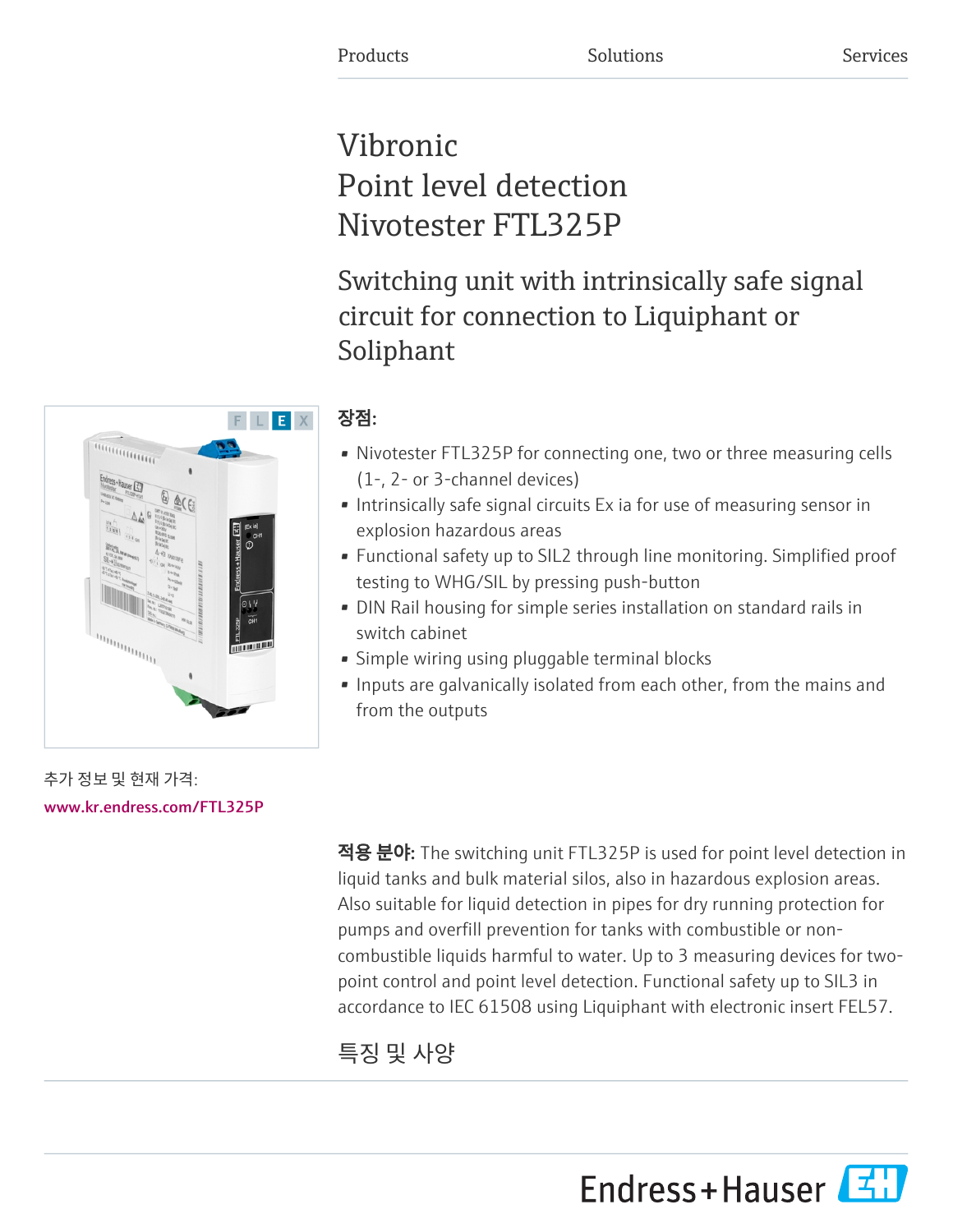### Point Level / Liquids 측정 원리

Vibration Liquids

#### Characteristic / Application

Switching unit PFM technology for rail mounting Intrinsically safe Highest SIL safety

#### Specialities

If sensors are redundant, SIL3

#### Supply / Communication

85...253 V AC, 20...30 V AC/ 20...60 V DC

#### Ambient temperature

Single installation:  $-20 °C ... 60 °C$  $(-4 \degree F ... 140 \degree F)$ Rail mounting: -20 °C ... 50 °C (-4 °F ... 122 °F)

#### Communication

1 Channel: 1 Level SPDT + 1 Alarm SPST 3 Channel: 3 level SPDT + 1 Alarm SPST

#### Certificates / Approvals

ATEX, FM, CSA, IEC Ex, TIIS, INMETRO, NEPSI, EAC

#### Safety approvals

Overfill prevention WHG SIL

Point Level / Solids 측정 원리

Vibration Solids